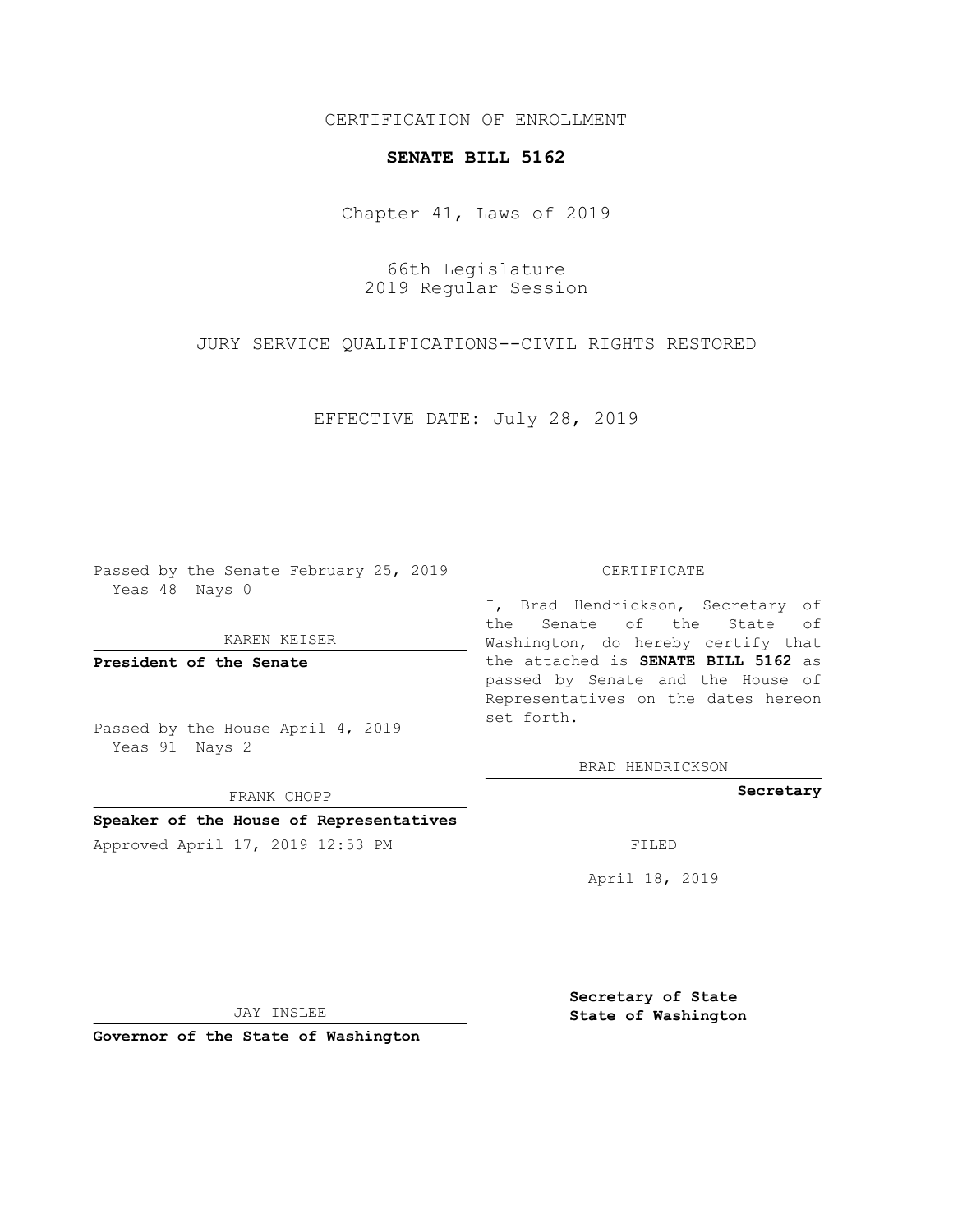# **SENATE BILL 5162**

Passed Legislature - 2019 Regular Session

**State of Washington 66th Legislature 2019 Regular Session**

**By** Senators Dhingra, Pedersen, Wellman, Das, Keiser, Palumbo, Carlyle, Darneille, Hasegawa, Saldaña, and Kuderer

Read first time 01/15/19. Referred to Committee on Law & Justice.

1 AN ACT Relating to qualifications for jury service; and amending 2 RCW 2.36.010.

3 BE IT ENACTED BY THE LEGISLATURE OF THE STATE OF WASHINGTON:

4 **Sec. 1.** RCW 2.36.010 and 2015 c 7 s 1 are each amended to read 5 as follows:

6 Unless the context clearly requires otherwise( $(\frac{1}{(1,1)})_L$  the 7 definitions in this section apply throughout this chapter.

8 (1) A jury is a body of persons temporarily selected from the 9 qualified inhabitants of a particular district, and invested with 10 power—

11 (a) To present or indict a person for a public offense.

12 (b) To try a question of fact.

13 (2) "Court" when used without further qualification means any 14 superior court or court of limited jurisdiction in the state of 15 Washington.

16 (3) "Judge" means every judicial officer authorized to hold or 17 preside over a court. For purposes of this chapter "judge" does not 18 include court commissioners or referees.

19 (4) "Juror" means any person summoned for service on a petit 20 jury, grand jury, or jury of inquest as defined in this chapter.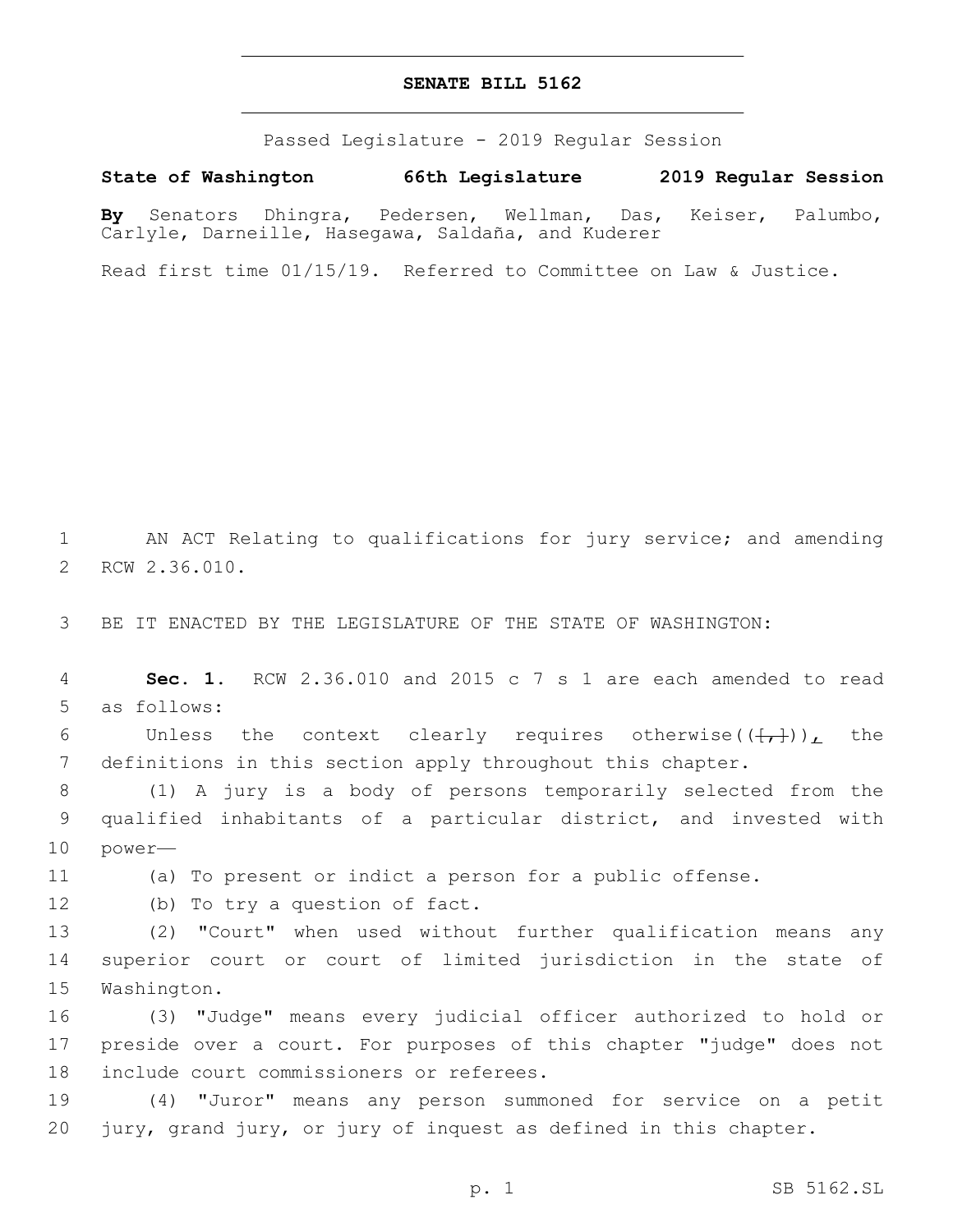(5) "Grand jury" means those twelve persons impaneled by a superior court to hear, examine, and investigate evidence concerning 3 criminal activity and corruption.

 (6) "Petit jury" means a body of persons twelve or less in number in the superior court and six in number in courts of limited jurisdiction, drawn by lot from the jurors in attendance upon the court at a particular session, and sworn to try and determine a 8 question of fact.

 (7) "Jury of inquest" means a body of persons six or fewer in number, but not fewer than four persons, summoned before the coroner or other ministerial officer, to inquire of particular facts.

 (8) "Jury source list" means the list of all registered voters for any county, merged with a list of licensed drivers and identicard holders who reside in the county. The list shall specify each person's name and residence address and conform to the methodology and standards set pursuant to the provisions of RCW 2.36.054 or by supreme court rule. The list shall be filed with the superior court 18 by the county auditor.

 (9) "Master jury list" means the list of prospective jurors from which jurors summoned to serve will be randomly selected. The master jury list shall be either randomly selected from the jury source list or may be an exact duplicate of the jury source list.

 (10) "Jury term" means a period of time of one or more days, not exceeding two weeks for counties with a jury source list that has at least seventy thousand names and one month for counties with a jury source list of less than seventy thousand names, during which summoned jurors must be available to report for juror service.

 (11) "Juror service" means the period of time a juror is required to be present at the court facility. This period of time may not extend beyond the end of the jury term, and may not exceed one week for counties with a jury source list that has at least seventy thousand names, and two weeks for counties with a jury source list of less than seventy thousand names, except to complete a trial to which 34 the juror was assigned during the service period.

 (12) "Jury panel" means those persons randomly selected for jury 36 service for a particular jury term.

 (13) "Civil rights restored" means a person's right to vote has been provisionally or permanently restored prior to reporting for jury service.